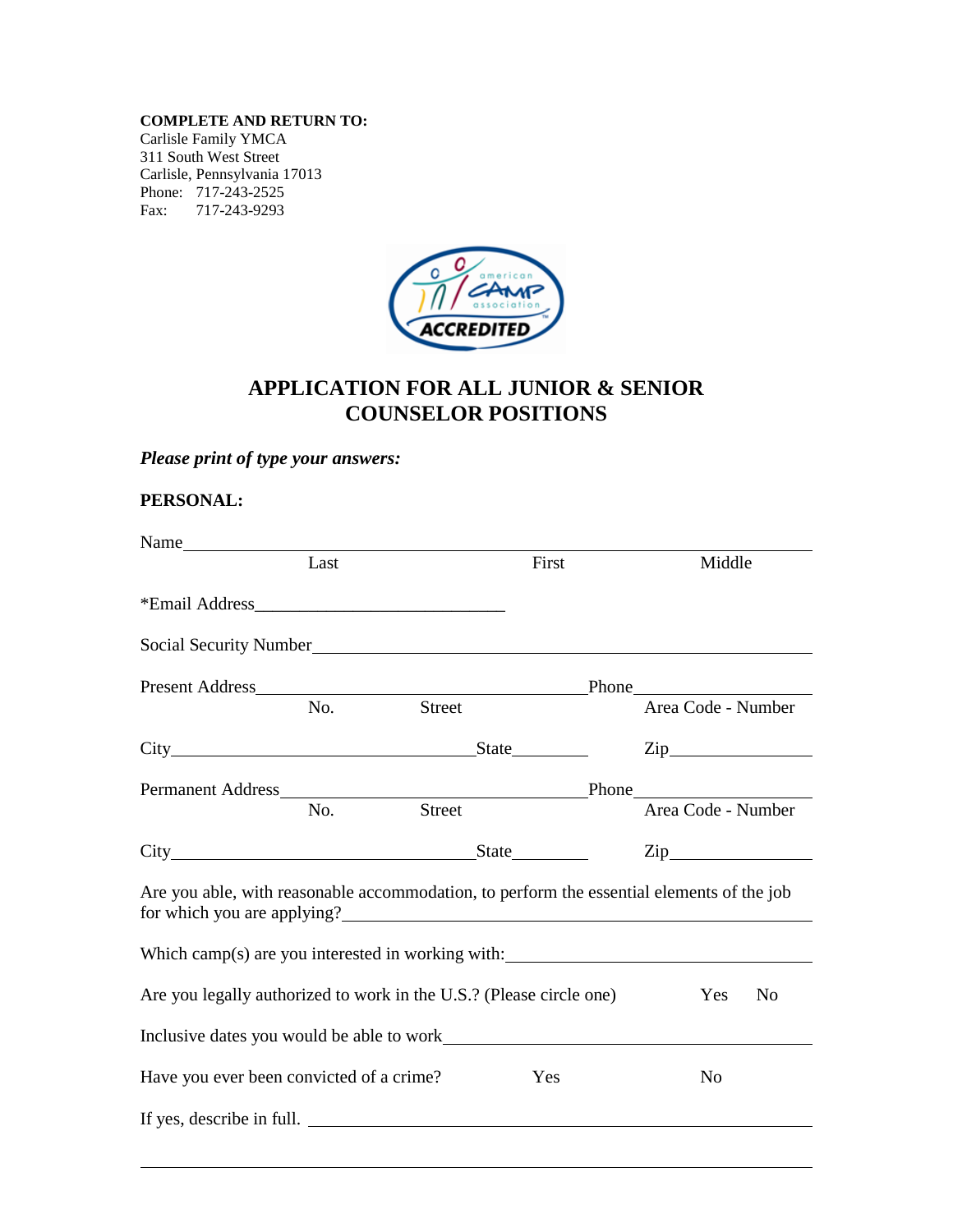## **EDUCATION:**

Circle year or grade you will have completed by the end of the current school year:

| $11 - 12$<br><b>High School</b>          | $1 - 2 - 3 - 4$<br>College                                                                                            | 1-2 MA, MS, PhD<br>Post Graduate                                                          |                |
|------------------------------------------|-----------------------------------------------------------------------------------------------------------------------|-------------------------------------------------------------------------------------------|----------------|
|                                          | High School/College(s) you are currently attending<br>                                                                |                                                                                           |                |
|                                          |                                                                                                                       |                                                                                           |                |
|                                          |                                                                                                                       |                                                                                           |                |
| <b>EMPLOYMENT HISTORY:</b>               |                                                                                                                       | In the space provided below, list your last three jobs,<br>beginning with the most recent |                |
|                                          |                                                                                                                       |                                                                                           |                |
|                                          |                                                                                                                       |                                                                                           |                |
|                                          |                                                                                                                       |                                                                                           |                |
| <b>REFERENCES:</b>                       | List individuals that we may contact (i.e. past employers, adult<br>friends, current teachers - no relatives, please) |                                                                                           |                |
|                                          |                                                                                                                       |                                                                                           |                |
|                                          |                                                                                                                       |                                                                                           |                |
|                                          |                                                                                                                       |                                                                                           |                |
| <b>CAMP HISTORY / EXPERIENCE</b>         |                                                                                                                       |                                                                                           |                |
| Have you ever been a camper?             |                                                                                                                       | Yes                                                                                       | No             |
|                                          |                                                                                                                       |                                                                                           |                |
| Camp Name                                |                                                                                                                       |                                                                                           |                |
|                                          | Camp Name                                                                                                             |                                                                                           |                |
| Have you ever been part of a camp staff? |                                                                                                                       | Yes                                                                                       | N <sub>0</sub> |
|                                          |                                                                                                                       |                                                                                           |                |
|                                          |                                                                                                                       |                                                                                           |                |
|                                          |                                                                                                                       |                                                                                           | Position Year  |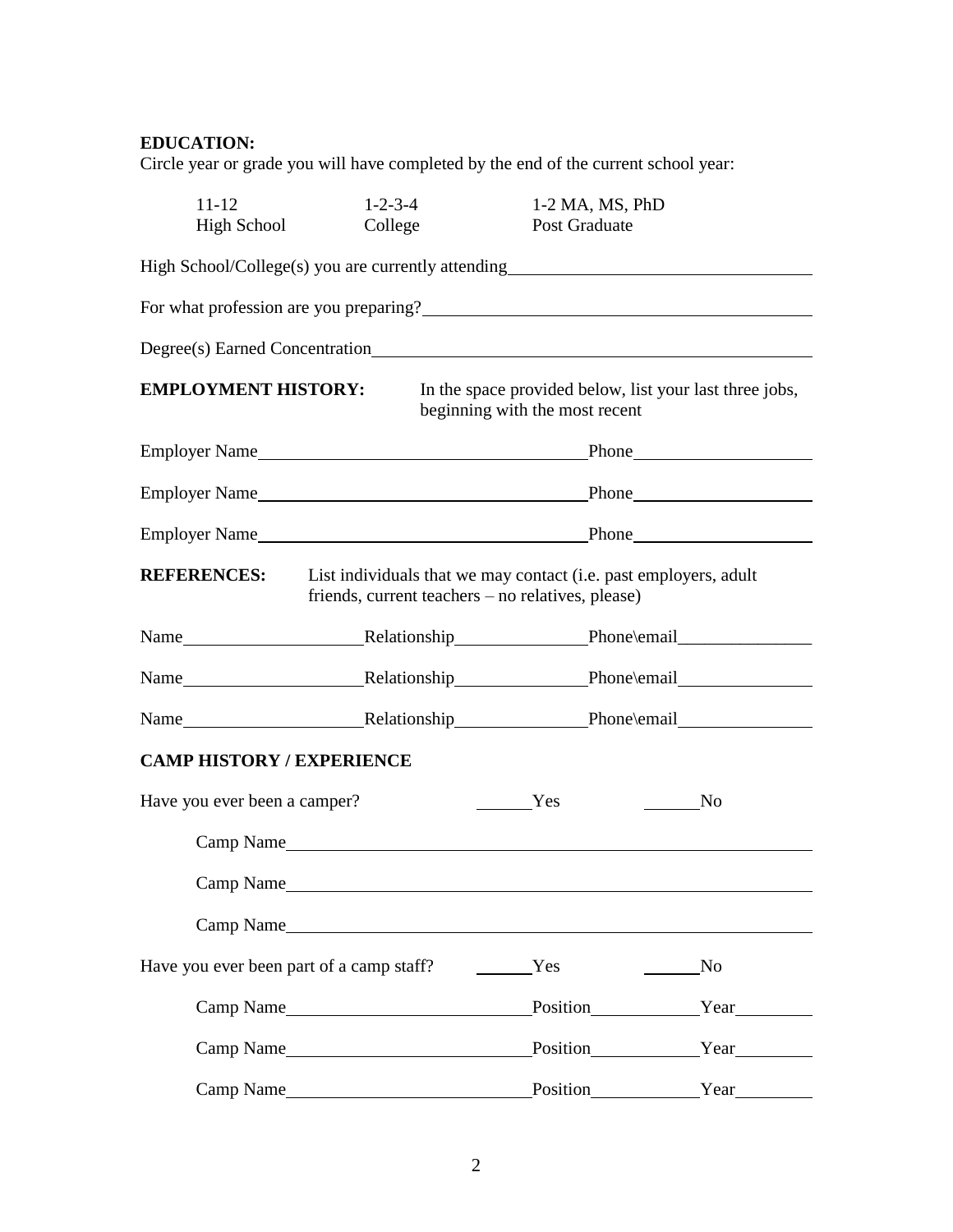The following are camp program skills: Put "1" before those activities you have an interest in; "2" to indicate those activities with which you have experience; "3" before those activities you can organize and teach.

| Archery        | Swimming                   | Song Leading                    |
|----------------|----------------------------|---------------------------------|
| Astronomy      | <b>Wilderness Tripping</b> | Other:                          |
| Backpacking    | Storytelling               |                                 |
| Canoeing       | <b>Mountain Biking</b>     |                                 |
| Drama          | <b>Rock Climbing</b>       | Musical Instruments: (List All) |
| Ecology/Nature | <b>Sports</b>              |                                 |
| Fishing        | Cooking                    |                                 |
| Games          | Arts & Crafts              | ۰                               |
| Hiking         | Teambuilding               |                                 |
| Kayaking       | Sailing                    | -                               |
|                |                            |                                 |

| <b>Certifications/Training</b> | <b>Expiration</b><br><b>Date</b> |
|--------------------------------|----------------------------------|
| <b>Lifeguard Training</b>      |                                  |
| <b>Water Safety Instructor</b> |                                  |
| <b>Advanced First Aid</b>      |                                  |
| <b>Standard First Aid</b>      |                                  |
| CPR                            |                                  |
| <b>Community CPR</b>           |                                  |

Other certifications/trainings:

**STAFF** Please print your answers clearly

1. Describe your experience working with children:

2. Describe other leadership experiences you've had:

3. How would a former supervisor describe your strength and greatest weakness:

<u> 1989 - Johann Stoff, deutscher Stoffen und der Stoffen und der Stoffen und der Stoffen und der Stoffen und de</u>